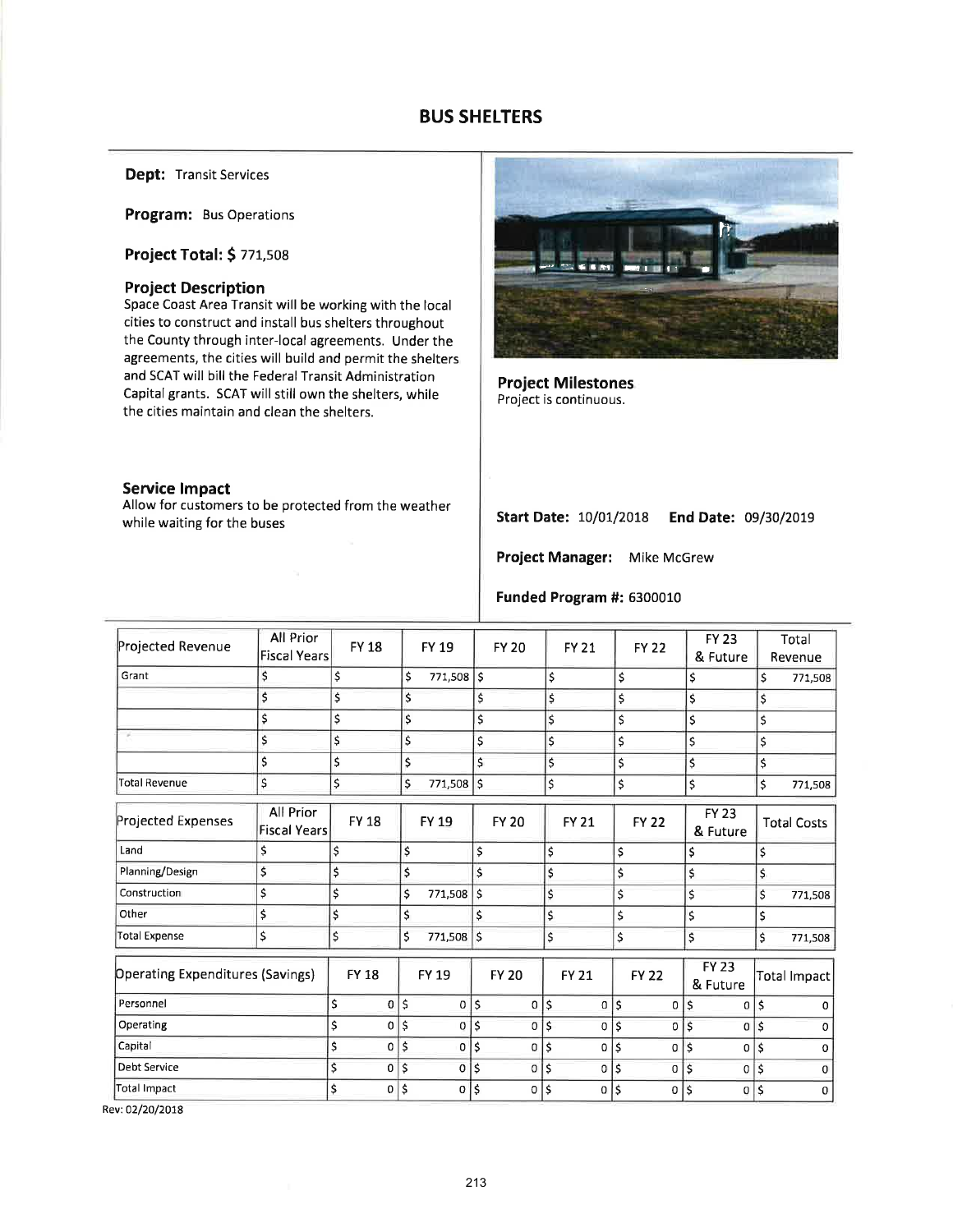# SECURITY CONSTRUCTION OR EqUIPMENT

Dept: Transit Services

Program: Bus Operations

Project Total: \$ 146,507

#### Project Description

Space Coast Area Transit is mandated by the Federal Transit Administration to spend a minimum of 1% of its total annual capital grant funds on security. SCAT is currently looking into upgrading the Cocoa Terminals outside camera's to HD and adding a guard shack in the front of the terminal near the shelters. This will also include any other unforeseen security measures that SCAT will need to take during the 2019 fiscal year.

#### Service lmpact

lncrease security at the Cocoa terminal by adding HD camera's and a guard shack. Any other unforeseen security measures that SCAT will need to take during the 2019 fiscal year under the approval of the Federal Transit Administration.



Project Milestones Project is set begin in August 2018.

Start Date: 08/31/2018 End Date: 09/30/2019

Project Manager: Mike McGrew

#### Funded Program #: 6518206

| Projected Revenue                       | <b>All Prior</b><br><b>Fiscal Years</b> | <b>FY18</b>  |                    | FY 19        |                    | <b>FY 20</b> | <b>FY 21</b>   |        | <b>FY 22</b> |              | <b>FY 23</b><br>& Future |    | Total<br>Revenue   |
|-----------------------------------------|-----------------------------------------|--------------|--------------------|--------------|--------------------|--------------|----------------|--------|--------------|--------------|--------------------------|----|--------------------|
| Grant                                   | \$                                      | \$           | \$                 | $146,507$ \$ |                    |              | \$             | \$     |              | \$           |                          | \$ | 146,507            |
|                                         | \$                                      | \$           | \$                 |              | \$                 |              | \$             | \$     |              | \$           |                          | \$ |                    |
|                                         | \$                                      | \$           | \$                 |              | \$                 |              | \$             | \$     |              | \$           |                          | \$ |                    |
|                                         | \$                                      | \$           | \$                 |              | \$                 |              | \$             | \$     |              | \$           |                          | \$ |                    |
|                                         | \$                                      | \$           | \$                 |              | Ś.                 |              | \$             | \$     |              | \$           |                          | \$ |                    |
| <b>Total Revenue</b>                    | \$                                      | \$           | \$                 | 146,507      | \$                 |              | \$             | \$     |              | \$           |                          | \$ | 146,507            |
| Projected Expenses                      | All Prior<br><b>Fiscal Years</b>        | <b>FY 18</b> |                    | FY 19        |                    | <b>FY 20</b> | <b>FY 21</b>   |        | <b>FY 22</b> |              | <b>FY 23</b><br>& Future |    | <b>Total Costs</b> |
| Land                                    | \$                                      | \$           | \$                 |              | \$                 |              | \$             | \$     |              | \$           |                          | \$ |                    |
| Planning/Design                         | \$                                      | \$           | \$                 |              | Ś                  |              | \$             | \$     |              | \$           |                          | \$ |                    |
| Construction                            | \$                                      | \$           | \$                 | 146,507      | \$                 |              | \$             | \$     |              | \$           |                          | \$ | 146,507            |
| Other                                   | \$                                      | \$           | \$                 |              | Ś                  |              | \$             | \$     |              | \$           |                          | \$ |                    |
| <b>Total Expense</b>                    | \$                                      | \$           | \$                 | 146,507   \$ |                    |              | \$             | \$     |              | \$           |                          | \$ | 146,507            |
| <b>Operating Expenditures (Savings)</b> |                                         | <b>FY 18</b> |                    | <b>FY 19</b> |                    | <b>FY 20</b> | <b>FY 21</b>   |        | <b>FY 22</b> |              | <b>FY 23</b><br>& Future |    | Total Impact       |
| Personnel                               |                                         | \$           | \$<br>$\mathbf{0}$ | $\mathsf{o}$ | $\mathsf{\hat{S}}$ | 0            | \$             | $0$ \$ | 0            | ۱\$          | 0                        | \$ | n                  |
| Operating                               |                                         | \$           | \$<br>0            | 0            | Ś                  | 0            | \$<br>$\Omega$ | \$     | 0            | \$           | 0                        | \$ | $\Omega$           |
| Capital                                 |                                         | \$           | \$<br>0            | 0            | \$                 | 0            | \$<br>οl       | \$     | 0            | ١\$          | $\mathbf{0}$             | Ś  | $\Omega$           |
| Debt Service                            |                                         | \$           | \$<br>0            | $\Omega$     | Ś                  | 0            | \$<br>0        | \$     | $\Omega$     | $\mathsf{s}$ | 0                        | Ś  | O                  |
| Total Impact                            |                                         | \$           | \$<br>$\Omega$     | 0            | Ś                  | 0            | \$<br>0        | \$     | 0            | \$.          | 0                        | Ś  | $\Omega$           |

Rev: 02/20/2018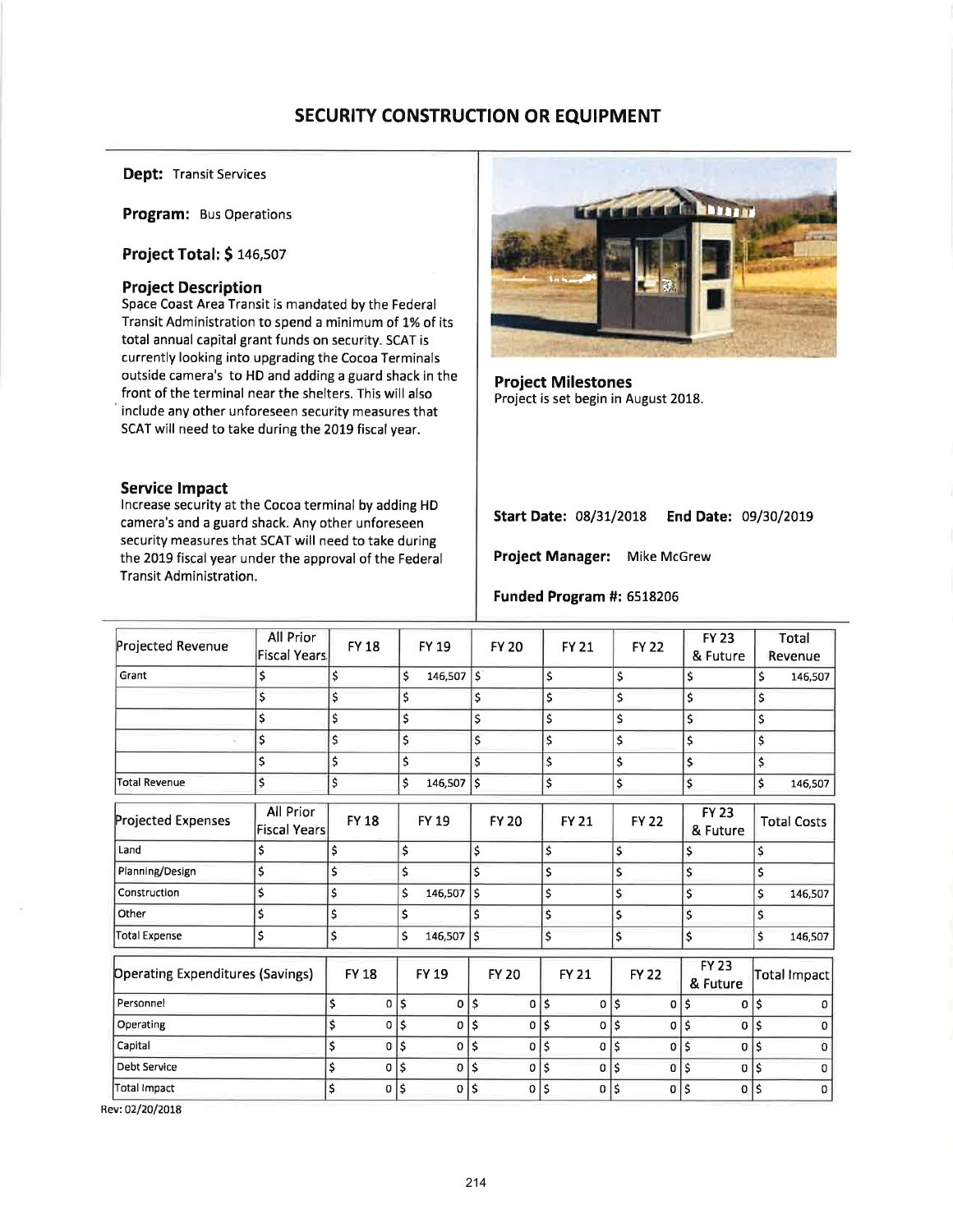# MELBOURNE TERMINAL BUS LIFT

Dept: Transit Services

Program: Bus Operations

Project Total: \$ 289,422

## Project Description

Space Coast Area Transit Melbourne Terminal various electrical modification and foundation upgrades to the mechanics bay area including pantograph lifts.



Project Milestones Project to be completed by November 2018

#### Service lmpact

Safer work environment for vehicle maintenance team.

Start Date: 10/01/2018 End Date: 09/30/2019

Project Manager: Mike McGrew

# Funded Program #: 6538510

| Projected Revenue                       | All Prior<br><b>Fiscal Years</b> | <b>FY18</b>  |     | FY 19        | <b>FY 20</b> | <b>FY 21</b>         | <b>FY 22</b> |                    | <b>FY 23</b><br>& Future |    | Total<br>Revenue    |
|-----------------------------------------|----------------------------------|--------------|-----|--------------|--------------|----------------------|--------------|--------------------|--------------------------|----|---------------------|
| Grant                                   | \$                               | \$           | \$  | $289,422$ \$ |              | \$                   | \$           |                    | \$                       | \$ | 289,422             |
|                                         | \$                               | \$           | \$  |              | \$           | \$                   | \$           |                    | \$                       | \$ |                     |
|                                         | \$                               | \$           | \$  |              | \$           | \$                   | \$           |                    | \$                       | \$ |                     |
|                                         | \$                               | \$           | \$  |              | \$           | \$                   | \$           |                    | \$                       | \$ |                     |
|                                         | \$                               | \$           | \$  |              | \$           | \$                   | \$           |                    | \$                       | \$ |                     |
| <b>Total Revenue</b>                    | \$                               | \$           | \$  | 289,422      | \$           | \$                   | \$           |                    | \$                       | \$ | 289,422             |
| Projected Expenses                      | All Prior<br><b>Fiscal Years</b> | <b>FY 18</b> |     | FY 19        | <b>FY 20</b> | <b>FY 21</b>         | <b>FY 22</b> |                    | <b>FY 23</b><br>& Future |    | <b>Total Costs</b>  |
| Land                                    | \$                               | \$           | \$  |              | \$           | \$                   | \$           |                    | \$                       | \$ |                     |
| Planning/Design                         | \$                               | \$           | \$  |              | \$           | \$                   | \$           |                    | \$                       | \$ |                     |
| Construction                            | \$                               | \$           | \$  | 289,422      | \$           | \$                   | \$           |                    | \$                       | \$ | 289,422             |
| Other                                   | \$                               | \$           | \$  |              | \$           | \$                   | \$           | \$                 |                          | \$ |                     |
| <b>Total Expense</b>                    | \$                               | \$           | \$  | 289,422      | \$           | \$                   | \$           | $\mathsf{\hat{S}}$ |                          | \$ | 289,422             |
| <b>Operating Expenditures (Savings)</b> |                                  | <b>FY 18</b> |     | <b>FY 19</b> | <b>FY 20</b> | <b>FY 21</b>         | <b>FY 22</b> |                    | <b>FY 23</b><br>& Future |    | <b>Total Impact</b> |
| Personnel                               |                                  | \$<br>0      | ۱\$ | 0            | \$<br>0      | \$<br>$\mathbf{0}$   | \$<br>0      | \$                 | $\mathbf{0}$             | \$ | 0                   |
| Operating                               |                                  | \$<br>0      | ¦\$ | 0 S          | 0            | \$<br>$\overline{0}$ | \$<br>0      | \$                 | $\mathbf{0}$             | Ŝ  | o                   |
| Capital                                 |                                  | \$<br>0      | \$  | 0            | \$<br>0      | \$<br>$\Omega$       | \$<br>0      | \$                 | 0                        | \$ | 0                   |
| <b>Debt Service</b>                     |                                  | \$<br>0      | \$  | 0            | \$<br>0      | \$<br>0              | \$<br>0      | \$                 | 0                        | \$ | $\mathbf 0$         |
| Total Impact                            |                                  | \$<br>0      | \$, | 0            | \$<br>0      | \$<br>$\Omega$       | \$<br>0      | ۱\$                | $\overline{0}$           | \$ | 0                   |
|                                         |                                  |              |     |              |              |                      |              |                    |                          |    |                     |

Rev: 02/20/2018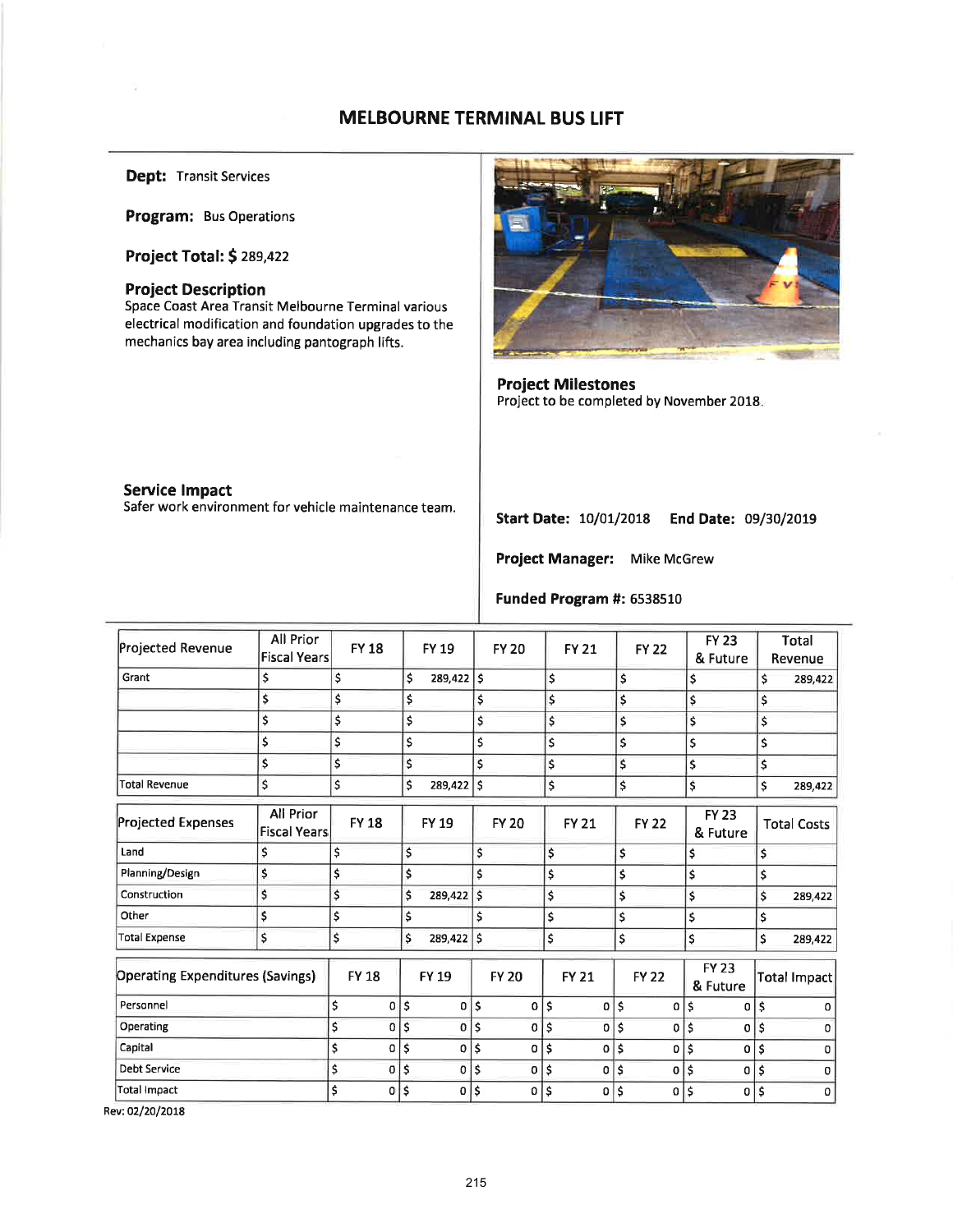# COCOA TERMINAL DEMO OF VET BUILDING

Dept: Transit Services

Program: Bus Operations

Project Total: \$ 143,014

## Project Description

Space Coast Area Transit will demo the Vet building on the North side of the terminal, remove all demo debris and replace with a parking lot.



Project Milestones Project is set to begin in August/Sept 2018

## Service lmpact

Allow for more parking for employees and customers.

Start Date: 10/01/2018 End Date: 09/30/2019

Project Manager: Mike McGrew

## Funded Program #: 6571406

| Projected Revenue                       | All Prior<br><b>Fiscal Years</b> | <b>FY 18</b> |     | <b>FY 19</b> |                     | <b>FY 20</b> |            | <b>FY 21</b> |        | <b>FY 22</b>   | <b>FY 23</b><br>& Future |    | Total<br>Revenue   |         |
|-----------------------------------------|----------------------------------|--------------|-----|--------------|---------------------|--------------|------------|--------------|--------|----------------|--------------------------|----|--------------------|---------|
| Grant                                   | \$                               | \$           | \$  | 143,014      | $\ddot{\mathsf{s}}$ |              |            | \$           | \$     |                | \$                       | \$ |                    | 143,014 |
|                                         | \$                               | \$           | \$  |              | \$                  |              |            | \$           | \$     |                | \$                       | \$ |                    |         |
|                                         | \$                               | \$           | \$  |              | \$                  |              |            | \$           | \$     |                | \$                       | \$ |                    |         |
|                                         | \$                               | \$           | \$  |              | \$                  |              |            | \$           | \$     |                | \$                       | \$ |                    |         |
|                                         | \$                               | \$           | \$  |              | \$                  |              |            | \$           | \$     |                | \$                       | \$ |                    |         |
| <b>Total Revenue</b>                    | \$                               | \$           | \$  | 143,014      | \$                  |              |            | \$           | \$     |                | \$                       | \$ |                    | 143,014 |
| <b>Projected Expenses</b>               | All Prior<br><b>Fiscal Years</b> | <b>FY 18</b> |     | <b>FY 19</b> |                     | <b>FY 20</b> |            | <b>FY 21</b> |        | <b>FY 22</b>   | <b>FY 23</b><br>& Future |    | <b>Total Costs</b> |         |
| Land                                    | \$                               | \$           | \$  |              | \$                  |              |            | \$           | \$     |                | \$                       | \$ |                    |         |
| Planning/Design                         | \$                               | \$           | \$  |              | \$                  |              |            | \$           | \$     |                | \$                       | \$ |                    |         |
| Construction                            | \$                               | \$           | \$  | 143,014      | \$                  |              |            | \$           | \$     |                | \$                       | \$ |                    | 143,014 |
| Other                                   | \$                               | \$           | \$  |              | \$                  |              |            | \$           | \$     |                | \$                       | \$ |                    |         |
| <b>Total Expense</b>                    | $\mathsf{S}\xspace$              | \$           | \$  | 143,014      | ١ś                  |              |            | \$           | \$     |                | \$                       | \$ |                    | 143,014 |
| <b>Operating Expenditures (Savings)</b> |                                  | <b>FY 18</b> |     | <b>FY 19</b> |                     | <b>FY 20</b> |            | <b>FY 21</b> |        | <b>FY 22</b>   | <b>FY 23</b><br>& Future |    | Total Impact       |         |
| Personnel                               |                                  | \$<br>0      | \$  | 0            | $\vert \mathsf{s}$  | 0            | $\vert$ \$ |              | $0$ \$ | $\Omega$       | \$<br>0                  | \$ |                    | 0       |
| Operating                               |                                  | \$<br>0      | \$  | 0            | `\$                 | 0            | \$         | $\Omega$     | \$     | $\mathbf{0}$   | \$<br>0                  | Ś  |                    | n       |
| Capital                                 |                                  | \$<br>0      | \$  | $\mathbf{0}$ | \$                  | 0            | \$         | 0            | \$     | $\overline{0}$ | \$<br>0                  | \$ |                    | 0       |
| <b>Debt Service</b>                     |                                  | \$<br>0      | ۱\$ | $\mathbf{0}$ | \$                  | 0            | \$         | 0            | 5      | $\sigma$       | \$<br>0                  | \$ |                    | 0       |
| Total Impact                            |                                  | \$<br>0      | ۱\$ | $\mathbf{0}$ | \$                  | 0            | \$         | 0            | ۱\$    | $\Omega$       | \$<br>0                  | \$ |                    | 0       |

Reu:O2/2o/2oI8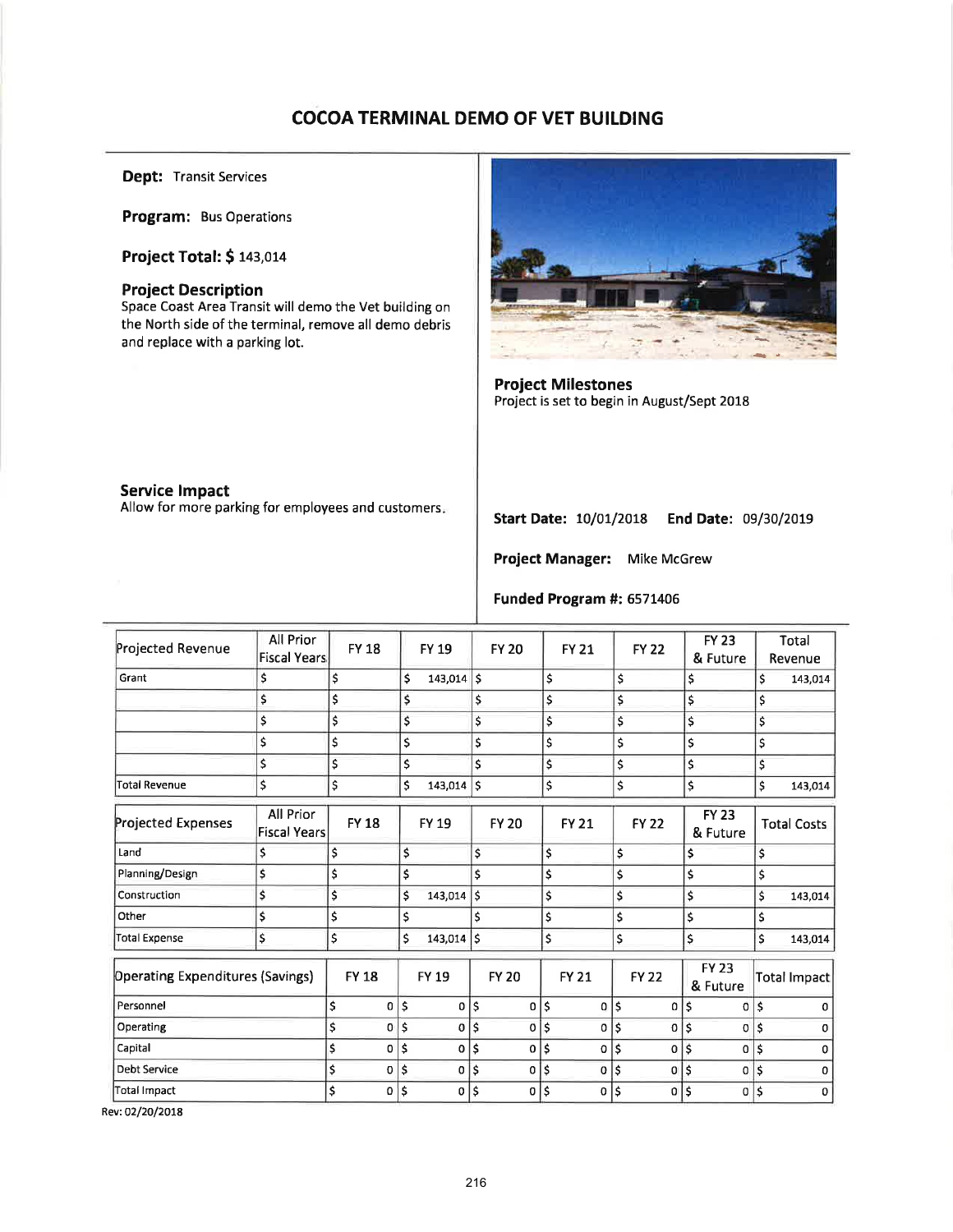# FACILITY MAINTENANCE AND REPAIRS - COCOA TERMINAL

Dept: Transit Services

Program: Bus Operations

Project Total: \$125,000

# Project Description

Construction and Repairs on the Cocoa Terminal. This is the main funded program. Projects include: resurface of cocoa parking lot, office modifications, replace pad at Varr Shelter, replace carpet and paint the interior and exterior of the Cocoa building.



Project Milestones Project is continuous.

## Service lmpact

Main funded program for rehab and renovation on Cocoa Terminal.

|  | <b>Start Date: 10/01/2018</b> |  | End Date: 09/30/2019 |
|--|-------------------------------|--|----------------------|
|--|-------------------------------|--|----------------------|

Project Manager: Mike McGrew

#### Funded Program #: 6300237

| Projected Revenue                | All Prior<br><b>Fiscal Years</b> | <b>FY 18</b> |                | FY 19              |            | <b>FY 20</b> | <b>FY 21</b>   |          | <b>FY 22</b> |     | <b>FY 23</b><br>& Future |    | Total<br>Revenue   |
|----------------------------------|----------------------------------|--------------|----------------|--------------------|------------|--------------|----------------|----------|--------------|-----|--------------------------|----|--------------------|
| Grant                            | \$                               | \$           |                | \$<br>$125,000$ \$ |            |              | \$             | \$       |              | \$  |                          | \$ | 125,000            |
|                                  | \$                               | \$           |                | \$                 | \$         |              | \$             | \$       |              | \$  |                          | \$ |                    |
|                                  | \$                               | \$           |                | \$                 | \$         |              | \$             | \$       |              | \$  |                          | \$ |                    |
|                                  | \$                               | Ş            |                | \$                 | \$         |              | \$             | \$       |              | \$  |                          | \$ |                    |
|                                  | \$                               | \$           |                | \$                 | \$         |              | \$             | \$       |              | \$  |                          | \$ |                    |
| <b>Total Revenue</b>             | \$                               | \$           |                | Ś<br>125,000       | \$         |              | \$             | \$       |              | \$  |                          | \$ | 125,000            |
| Projected Expenses               | All Prior<br><b>Fiscal Years</b> | <b>FY 18</b> |                | FY 19              |            | <b>FY 20</b> | <b>FY 21</b>   |          | <b>FY 22</b> |     | <b>FY 23</b><br>& Future |    | <b>Total Costs</b> |
| Land                             | \$                               | \$           |                | \$                 | $\ddot{s}$ |              | \$             | \$       |              | \$  |                          | \$ |                    |
| Planning/Design                  | \$                               | \$           |                | \$                 | \$         |              | \$             | \$       |              | \$  |                          | \$ |                    |
| Construction                     | \$                               | \$           |                | \$<br>125,000      | \$         |              | \$             | \$       |              | \$  |                          | \$ | 125,000            |
| Other                            | \$                               | \$           |                | \$                 | \$         |              | \$             | \$       |              | \$  |                          | \$ |                    |
| <b>Total Expense</b>             | \$                               | \$           |                | \$<br>125,000      | \$         |              | \$             | \$       |              | \$  |                          | \$ | 125,000            |
| Operating Expenditures (Savings) |                                  | <b>FY 18</b> |                | <b>FY 19</b>       |            | <b>FY 20</b> | <b>FY 21</b>   |          | <b>FY 22</b> |     | <b>FY 23</b><br>& Future |    | Total Impact       |
| Personnel                        |                                  | \$           | \$<br> 0       |                    | $0$   \$   | 0            | \$             | $0$   \$ | 0            | ١\$ | 0                        | \$ | 0                  |
| Operating                        |                                  | \$           | \$<br>$\Omega$ | 0                  | Ś          | 0            | \$<br>$\Omega$ | \$       | 0            | Ś   | 0                        | Ś  | o                  |
| Capital                          |                                  | \$           | \$<br>0        | 0                  | \$         | 0            | \$<br>0        | \$       | 0            | \$  | 0                        | \$ | $\Omega$           |
| Debt Service                     |                                  | \$           | \$<br>0        | 0                  | \$         | 0            | \$<br>$\sigma$ | \$       | 0            | \$  | 0                        | \$ | $\mathbf 0$        |
| Total Impact                     |                                  | \$           | $0$   \$       | $\mathbf{O}$       | \$         | 0            | \$<br>0        | \$       | 0            | \$  | 0                        | \$ | 0                  |
|                                  |                                  |              |                |                    |            |              |                |          |              |     |                          |    |                    |

Rev:02/20/2078